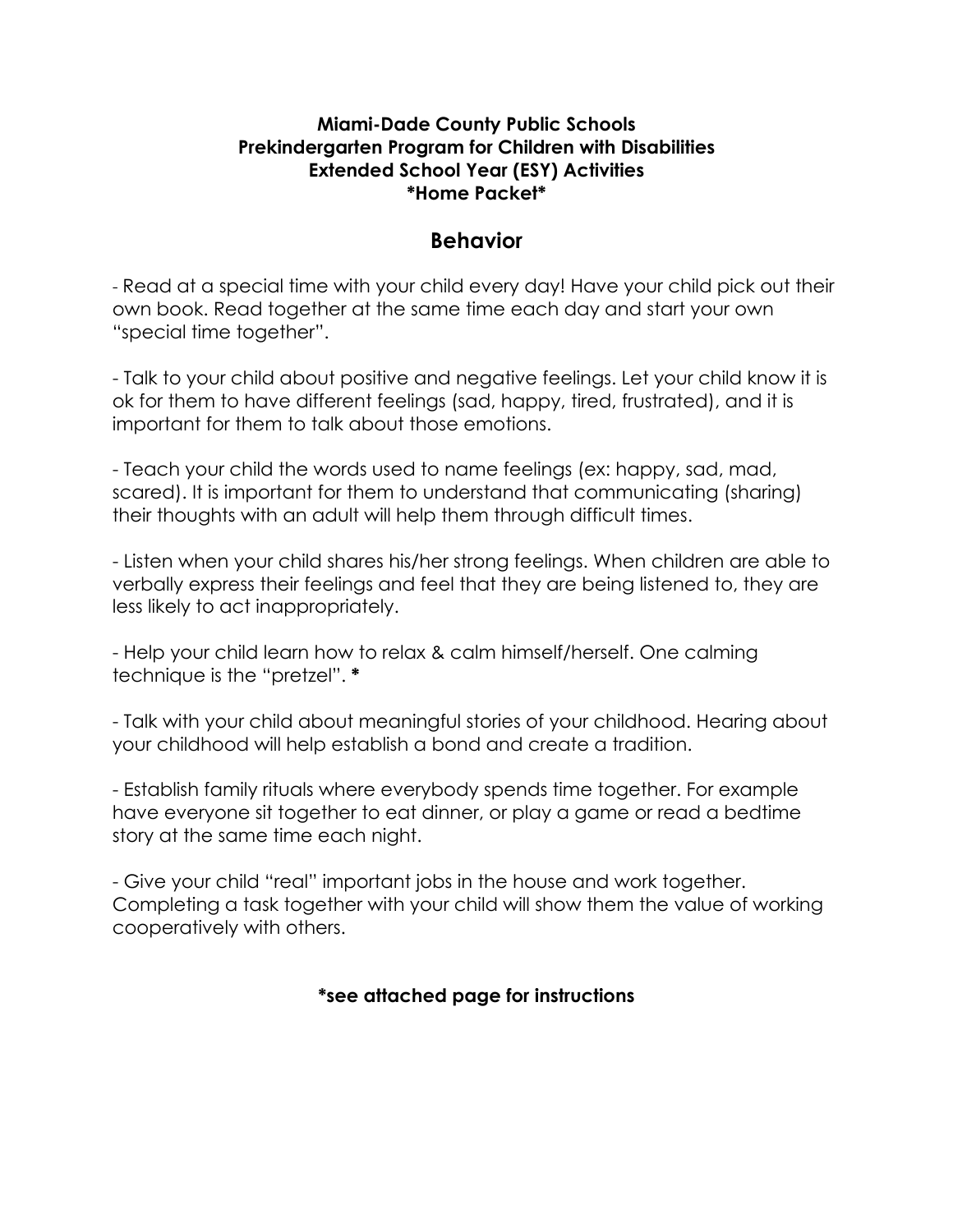- Ask for your child's help in an activity so that they can feel successful. This will help build your child's self-esteem and confidence.

- Make a plan to prevent difficult situations in and out of the home. For example - tell your child where he/she is going and what he/she is going to do before you leave the house so that they will understand your plan.

- Start a bedtime ritual with your child (Ex. read a short story, talk about the pictures, snuggle, hug and give them a good night kiss).

- Use pictures that identify different emotions. Discuss those emotions and be honest with your feelings. Children understand more than we sometimes might think.

- Establish a play activity for example: taking turns. A board game is a good activity to demonstrate that everyone has to wait before it is their turn.

- Play the Freeze game. This will help teach your child to learn the concept of "stopping" when told. This will help when crossing the street or in a crowded area.

- Support your child's special interests & talents. Your interest will help them develop their skills and may start a lifelong hobby.

- Modeling positive behaviors will show your child appropriate behavioral skills (offer an alternative and help prevent potential problems).

- Have your child look in a mirror and make different emotional faces (happy, sad, and angry). Discuss different situations that might result in these feelings.

- Set up your home so things your child needs are within reach. This will reduce their frustration and give them a sense of independence and increase their self worth.

- Listen to your child! They need to know that you value their opinion.

**\*see attached page for instructions**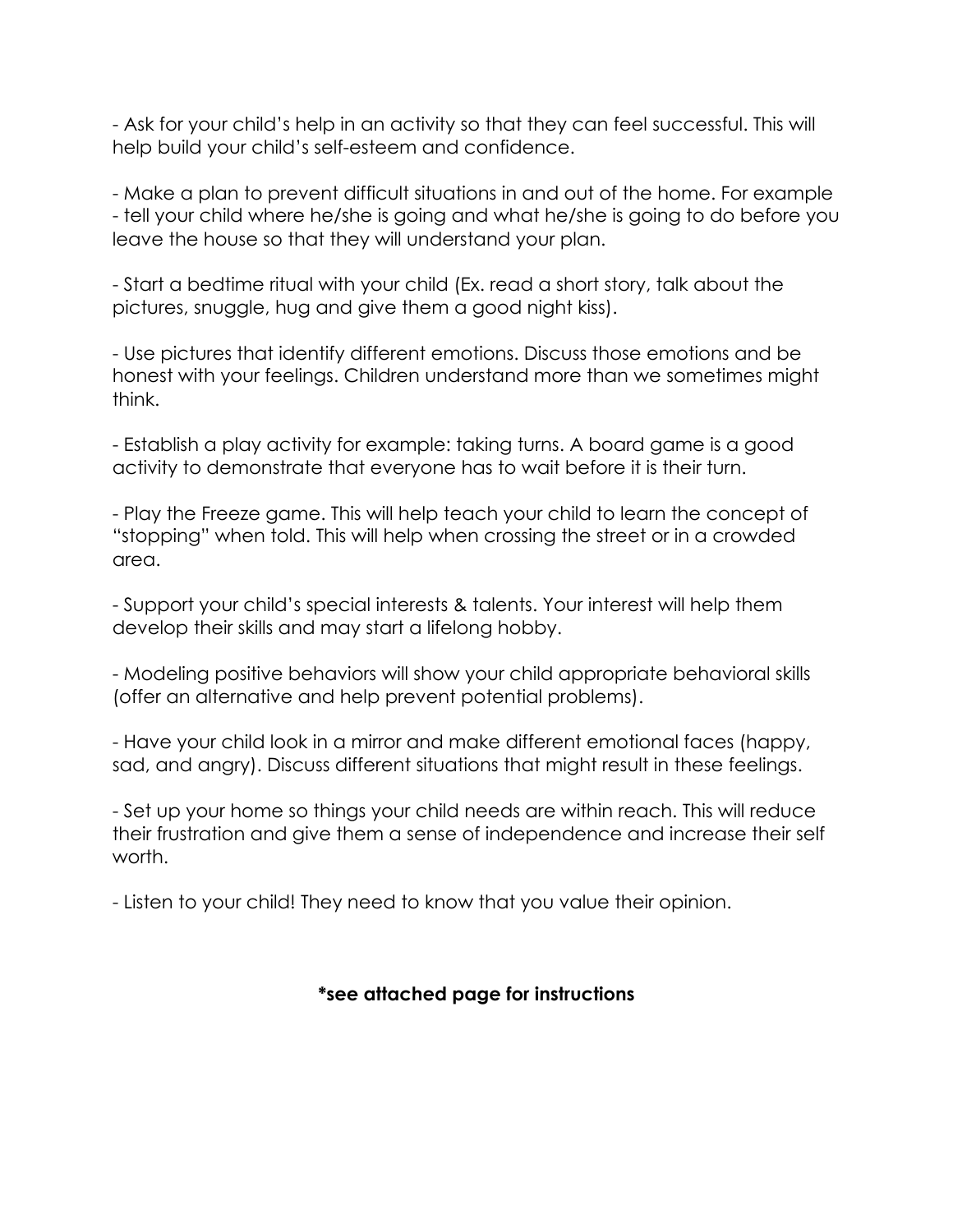- Model cooperation with other family members. Seeing adults working together will show your child the value of teamwork.

- Take a family picture. Discuss the importance of each member of the family and how each person contributes to the family unit.

- Do the "I Love You Ritual"… "Round and Round the Garden.". This helps the parents and child connect with each other. **\***

- Comment on your child's good behavior. Acknowledging positive behaviors will help reinforce them.

- Go over the safety rules with your child. Discuss dangerous situations (for example what to do in case of a fire).

- Do an "I Love You Ritual" with your child: "Twinkle, Twinkle". **\***

- For a calming activity: Blow bubbles with your child.

- Ask your child to help you sweep the floor. Knowing that you value their help will increase their willingness to help out.

- When angry, do the "stop, take a deep breath, and relax." (STAR). This helps to disengage stress. **\***

- As you read to your child have him/her describe the pictures (there are no right or wrong answers- just let them describe what they see).

- Go outside at night, lie on a blanket and look at the stars. Talk about what you see. Count the stars.

- Prepare your child for any change of activity, for example tell them that they can play for 5 minutes longer and then they will have to leave- this will give them a signal for an easier transition.

- Do the "I Love You Ritual": "I'm hiding". This helps the parent and child connect with each other. **\***

### **\* See attached page for instructions**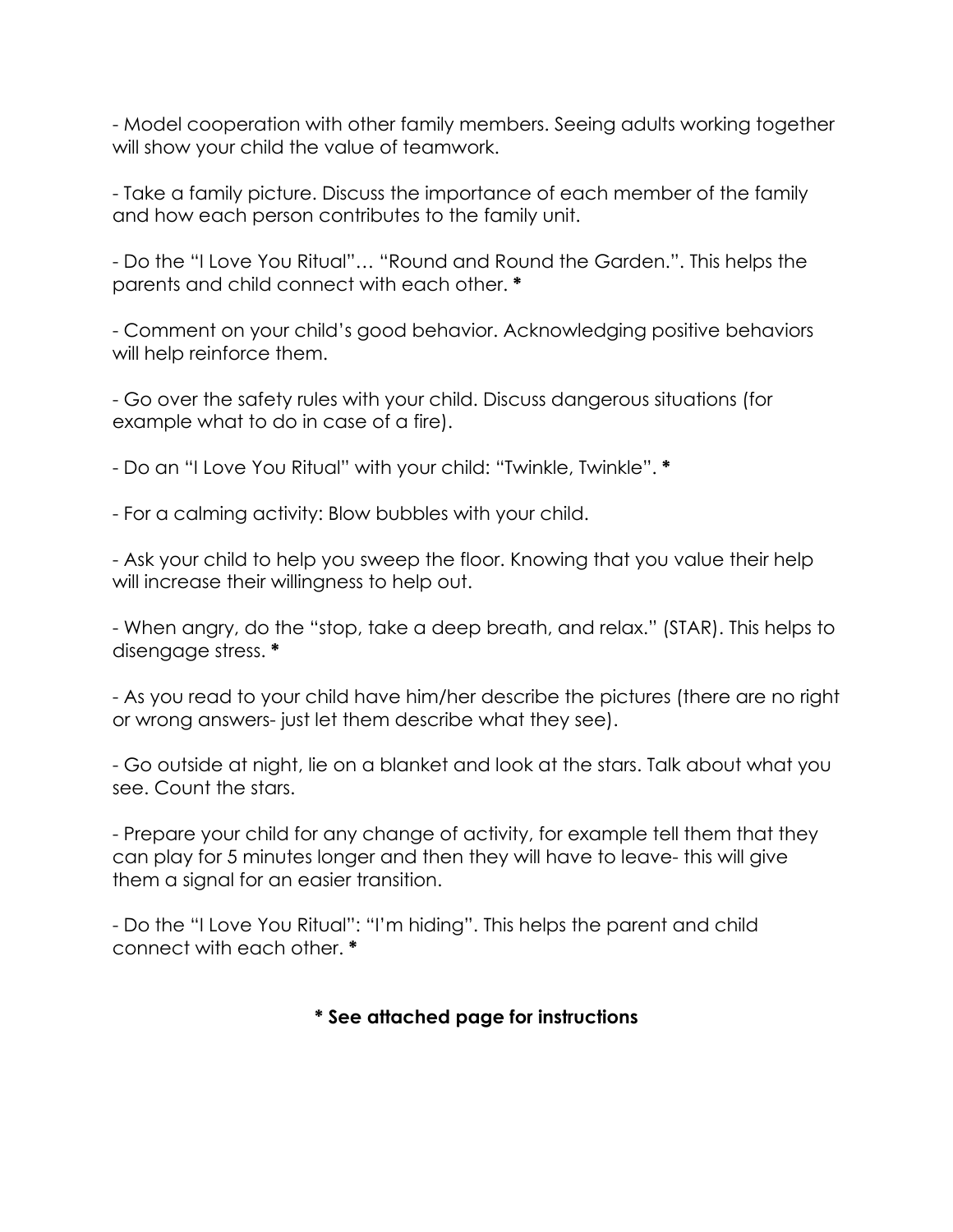- Allow your child to eat dessert before dinner as a "Special night." Being treated special is a great reward.

- Give your child a bubble bath with lots of bubbles. This is a great relaxing technique.

- Make a tent together; take some pillows and a blanket. Use a flash light and read a book to your child.

- Talk to your child about the activities of the day. He/she needs to know what will happen next to prepare himself/herself for the activity.

- Before going into a restaurant or store, remind your child of the rules (i.e. stay with me, quiet voice, need to sit down).

- Show your child how to help others feel good. Have your child help you around the house with something and thank him/her for it (say" thank you for doing this for me" "That was helpful" "That was kind" "That was caring").

- Take your child to the backyard & have him/her walk barefoot. Talk about how he/she feels. Add some water and soap. Have your child slide in it and tell you how it feels.

- Look through a family album with your child. Point out your relatives. Tell your child their names, who they are, where do they live, and have him/her call them to say hello.

- Have your child sit on your lap with you while you read a whole story. Show him/her the pictures of the story. At the end, give him/her a kiss and a big hug.

- Go outside with your child; lay on a blanket and look at the clouds. Talk about what would he/she like to do when he/she grows up (there's no right or wrong answer).

- Plant seeds with your child. Watch them grow. You can do this in the park, in your backyard. Take the time to check as it grows. If it is in a pot, give your child the job to water the plant.

-Allow your child to try on your clothes. Let him/her pretend that is you or whoever he/she wants to be. Ask him/her what he/she would do if he/she was you.

- Do "Bunny Breathing" or the "Butterfly" to relax with your child.**\***

- Hug your child, tell him/her you love him/her, and seal it with a big hug.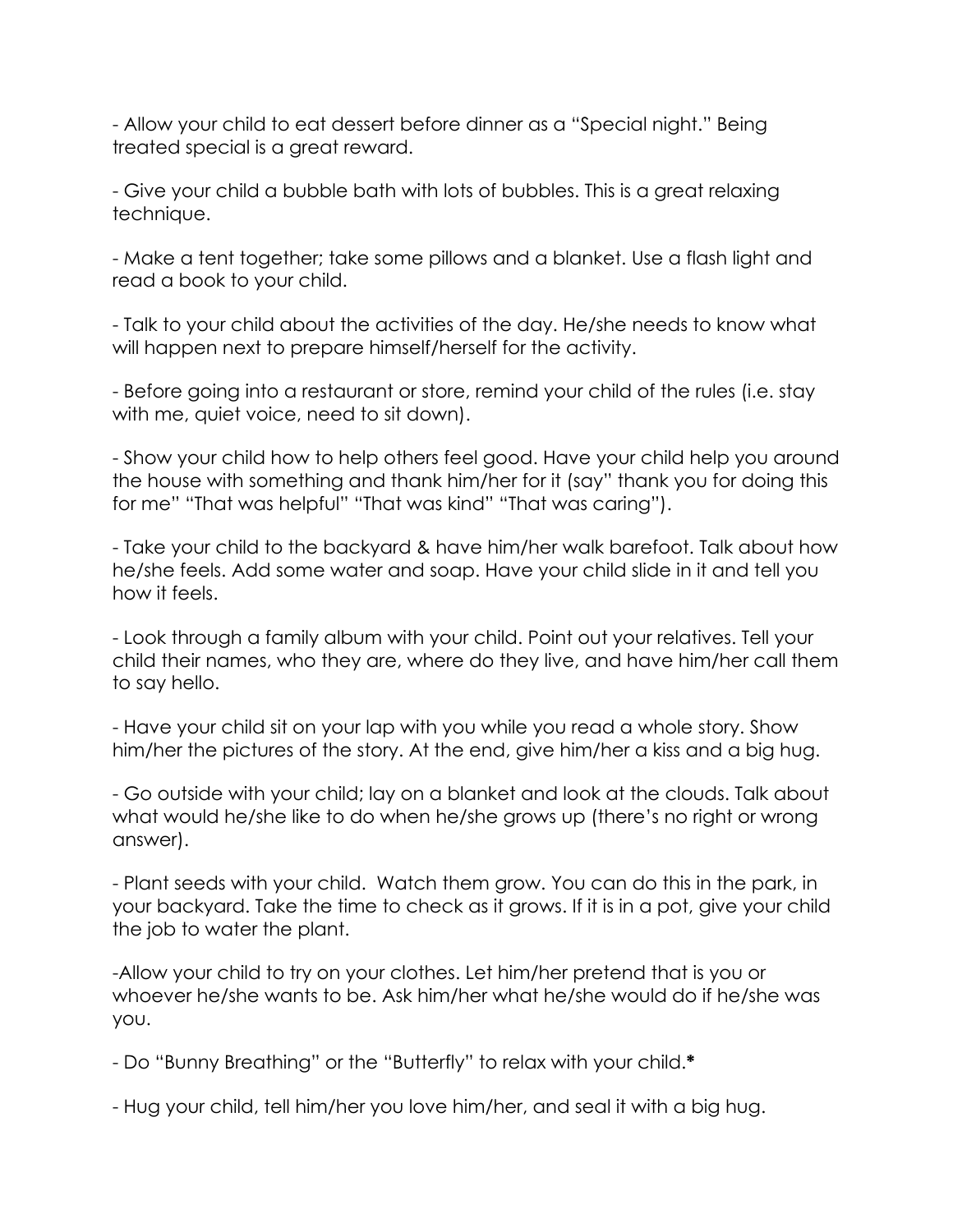# **Behavior/Social Skills Activities for Extended School Year (ESY)**

Developed by Dr. Becky Bailey, I Love You Rituals are simple games with the sole purpose of interaction through acceptance. These delightful moments are shared between adult and child in order to strengthen a relationship, create trust, and develop a true sense of unconditional love.

# **I Love You Ritual: Round and Round the Garden**

**Preparation and Instructions:** Begin by holding your child's hand in your hand, palm up.

> Round and round the garden Goes a teddy bear. One step, two step Tickle under there.

# **How to do it:**

**Say:** Round and round the garden (**Do:** Draw circles on the child's hand with your index finger as you say, "Round and round the garden.")

**Say:** Goes a teddy bear. (**Do:** Continue drawing circles in cadence with the chant.)

**Say:** One step, two step (**Do:** Walk your fingers up the child's armheading for the armpit).

**Say:** Tickle under there (**Do:** Give a gentle tickle under the child's arm.)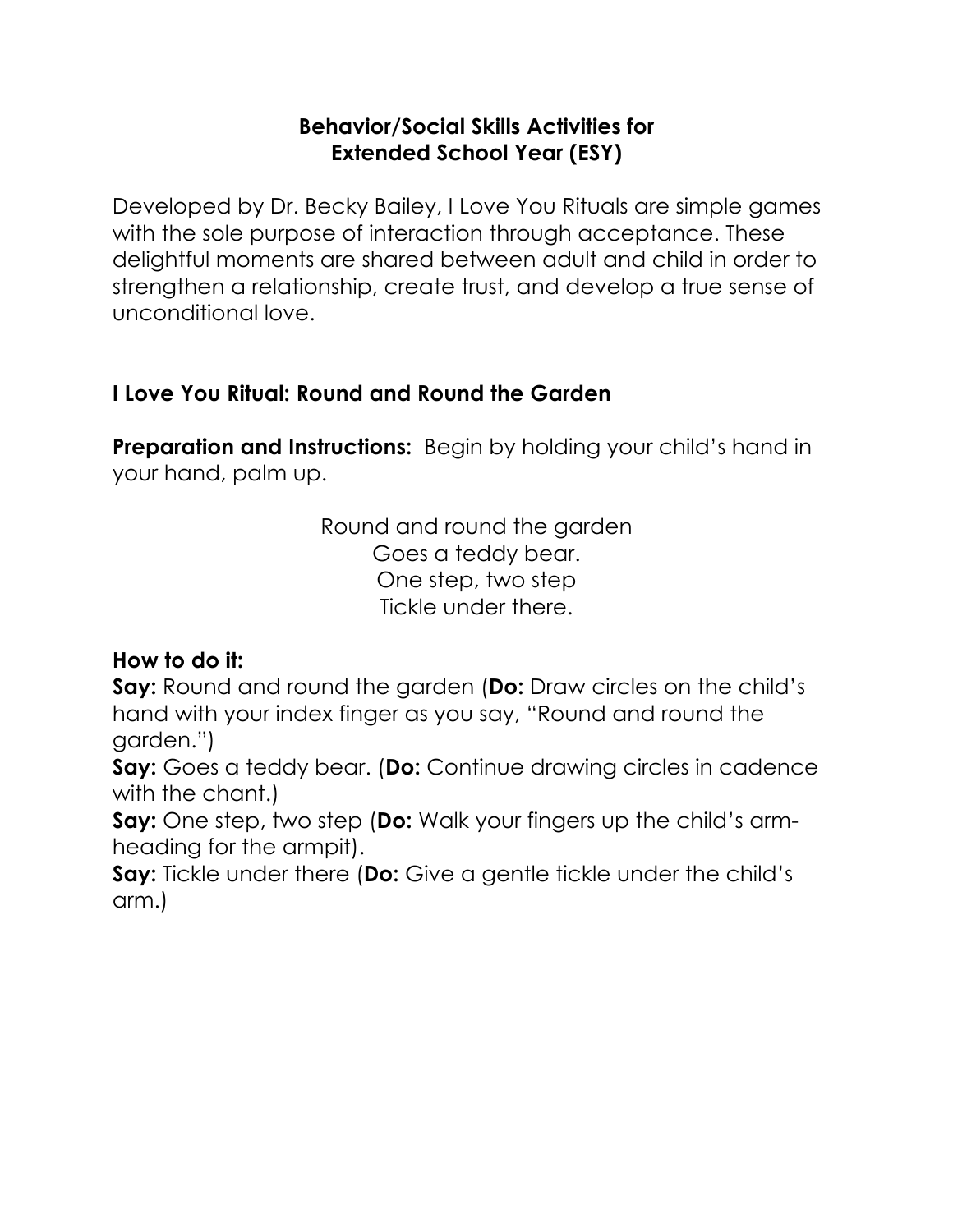# **Activities for Behavior/Social Skills for Extended School Year (ESY)**

### **I Love You Ritual: I'm Hiding**

I'm hiding, I'm hiding, No one will find me here. I'll be as quiet as I can be When anyone gets near. And when the've looked all over, Around and all about, I'll jump out from my hiding place And give a great big shout. "It's me!"

**Materials:** Two small baby blankets or beach towels. **Preparation and Instructions:** Sitting side by side, cover the child and yourself each with a blanket

**The Game:** When you get to the part about giving a great big shout, both of you pop out from under the blankets and shout, **"It's me"**. After you model this game with your child, the child will soon be able to hide by himself or herself and jump out on cue.

**Variations:** Instead of shouting "It's me", you or your child may shout, **"Here I am"** and in response you would say, **"There you are, and I am so glad. I thought you were gone. I missed you"**. The child may say **"Boo"**, your response may be, **"You wanted to scare me. I see your brown eyes and black hair. I am glad to see you".**

Whatever the child shouts, you respond by sending the message, **"I see you. I am glad you are you. I missed you while you were gone."**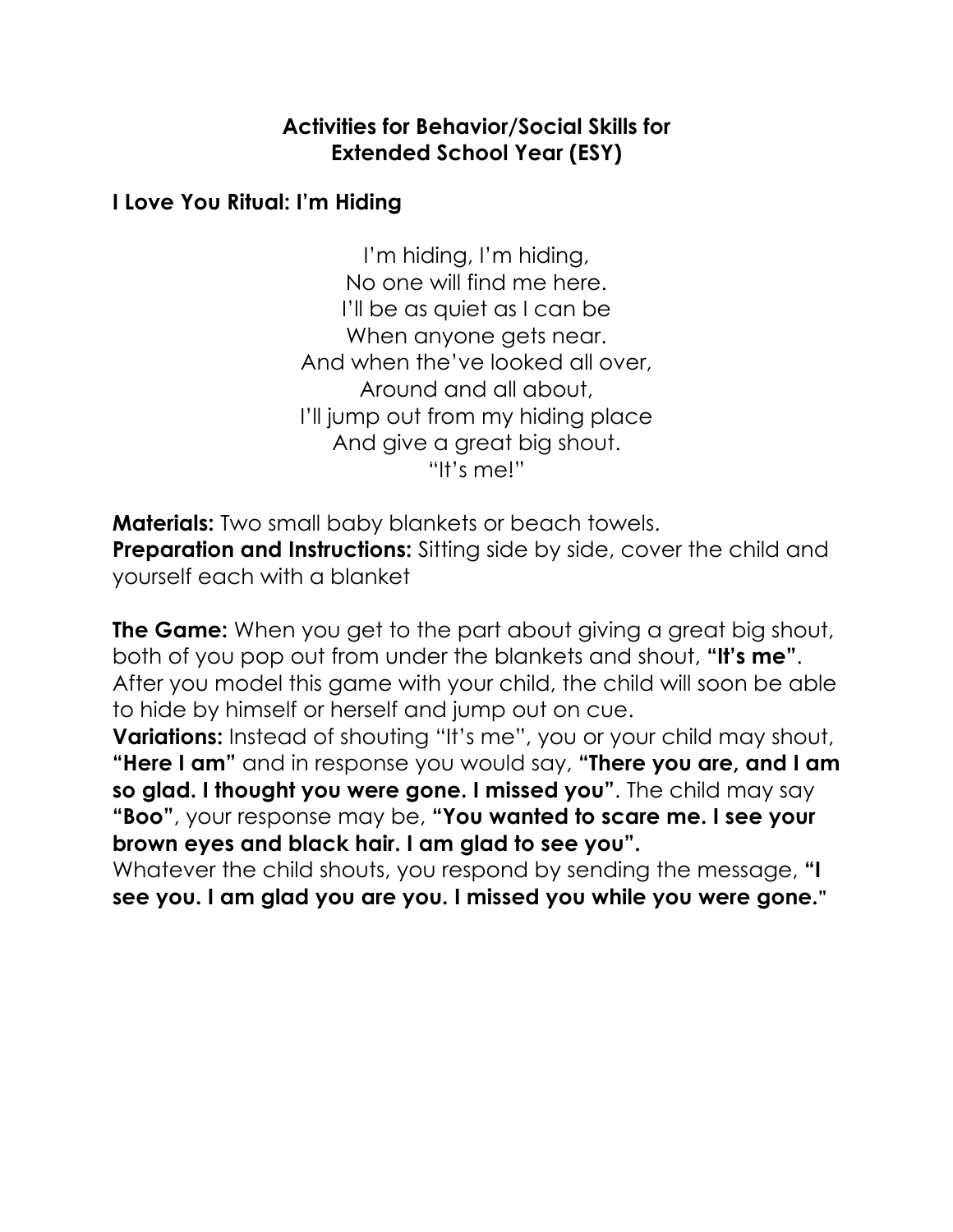# **Activities for Behavior/Social Skills for Extended School Year (ESY)**

# **I Love You Ritual: Twinkle, Twinkle, Little Star**

**Preparation and Instructions:** It is important that you be at the same height as the child for this activity. You may choose to stand, kneel, or sit with the child.

> Twinkle, twinkle, little star, What a wonderful child you are! With bright eyes and nice round cheeks, Talented person from head to feet. Twinkle, twinkle, little star, What a wonderful child you are!

#### **How to do it:**

**Say:** Twinkle, twinkle, little star, (**Do:** Hold your child's hands and raise them above your heads. Wiggle your fingers together to represent the "twinkle" of the stars.)

**Say:** What a wonderful child you are!(**Do:** Bring your arms down and rest your hands on your child's shoulders with the child's hands on your shoulders.) **Say:** With bright eyes and nice round cheeks, (**Do:** Take your hands off the child's shoulders and touch the child's face with your index fingers. First, touch the child next to his eyes. Then draw your fingers down around the child's cheeks)

**Say:** Talented person from head to feet. (**Do:** Take the child's hands in yours and swing them up high- above the child's head- and sweep them down low- to the child's feet.)

**Say:** Twinkle, twinkle, little star, (**Do:** Raise the child's hands and touch fingertips as in the beginning. Wiggle your fingertips to represent the shining stars.) **Say:** What a wonderful child you are! (**Do:** End the interaction with a hug.)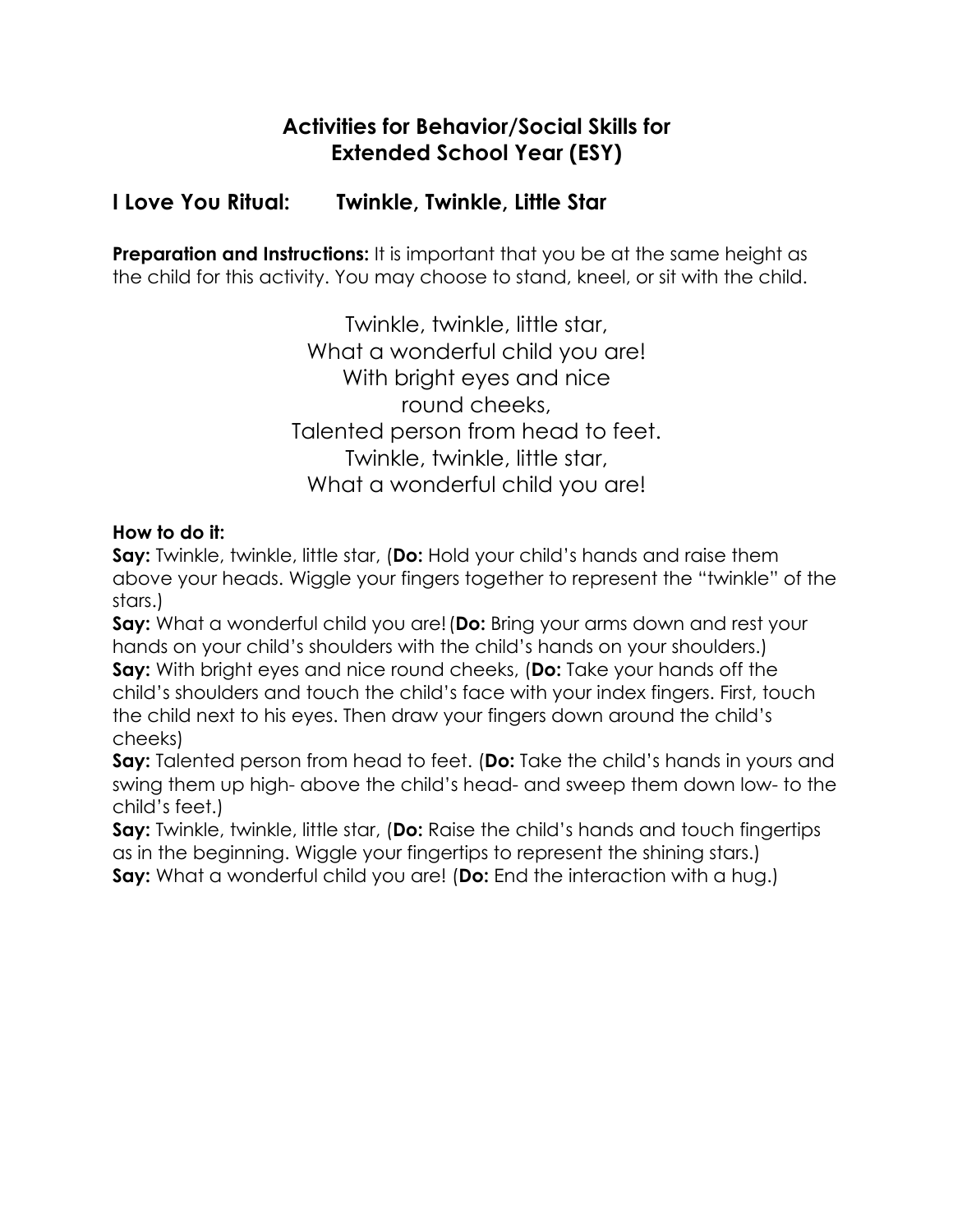# **Activities for Behavior/Social Skills for Extended School Year (ESY)**

# **Activities to Relax…**

**Pretzel:** Arms straight out in front of you, cross your hands at the wrists, and then clasp your hands together. Bring hands toward your body, twisting them down and then up towards your chest. Hold them close to your chest, letting go slowly as you take nice deep breaths.

**Ballooning:** take a deep breath, filling your cheeks up with air. As you do this, make a balloon shape with your hands. They move apart, becoming larger as your cheeks fill up. Push air out by pressing your cheeks with the palms of your hands as you exhale. (Your cheeks are "Balloons" filled with air).

**Draining:** Extend your arms out in front of you, closing your fists tightly. Describe your arms as being a faucet filling up with water. As your hands open slowly, "water" rushes out.

**S.T.A.R: S**top, **T**ake a deep breath, **A**nd **R**elax!! As you say this phrase, do the actions!

**Bunny Breathing:** Take three short sniffs. Hold up one finger as you take the sniffs. Then give one long exhale.

**Butterfly:** Hold your hands over your chest, elbows out to the side. As you breathe in, your arms go up like wings. As you exhale, your arms go down. Do this 2-3 times.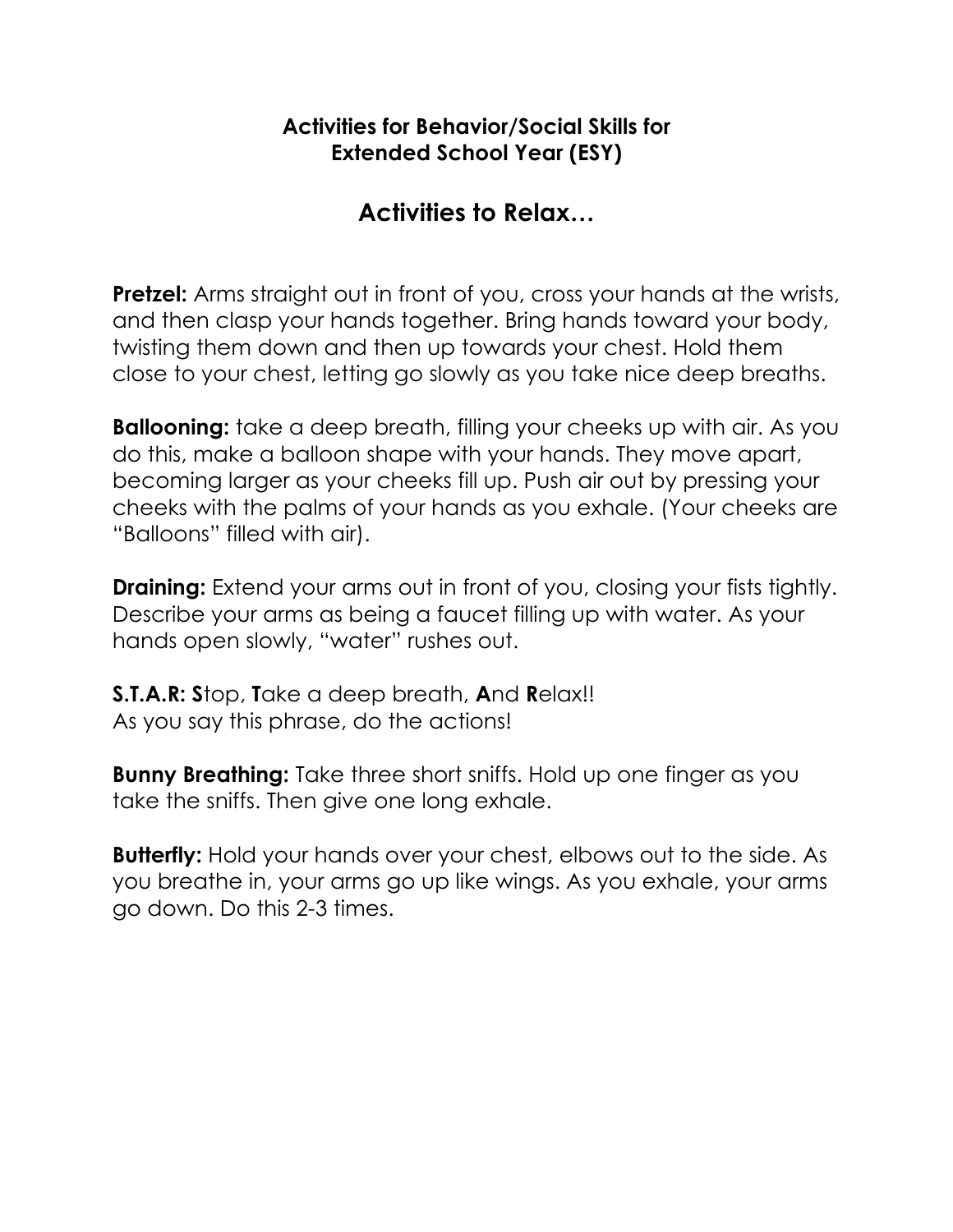**Becky Bailey** Disengaging Stress Techniques